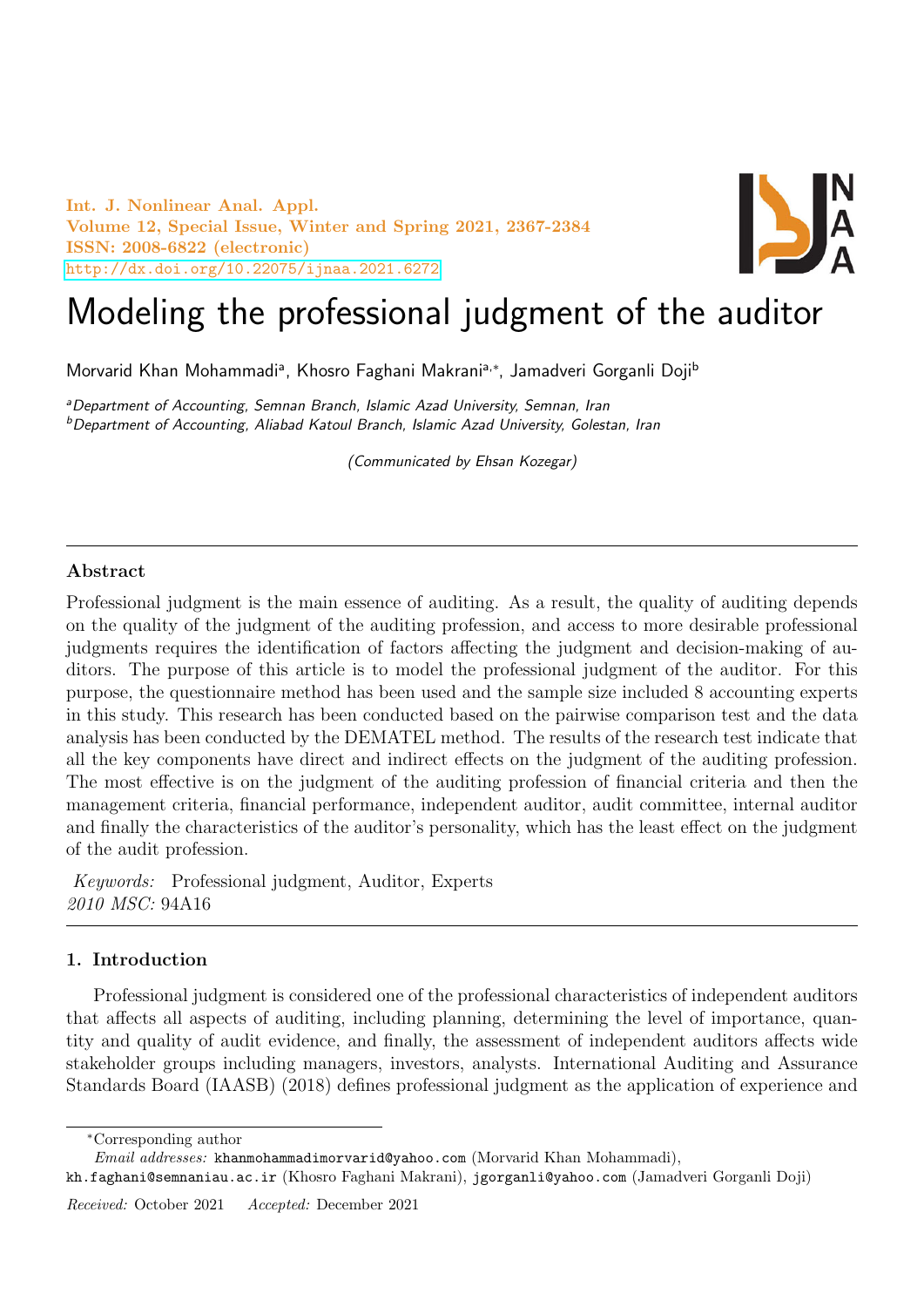knowledge gained about auditing and accounting standards and the requirements of professional conduct to make appropriate decisions [\[28\]](#page-17-0). Professional judgment is a key skill in the accounting and auditing profession, and in the current context of Iran, which is moving towards the application of international financial reporting standards and accounting standards based on principles, decision-making by professionals, including managers, auditors, financial analysts, accountants and standardizers, will be based on their judgments. Judgment is certainly difficult, and the ability to make good judgments is the cornerstone of the accounting profession, and professional standards without professional judgment will never play an effective role [\[14\]](#page-16-0).

Since the auditing profession is a process associated with judgment, recognizing argumentative concepts to achieve a level of logic in auditing judgment is a theoretical and fundamental concept in the field of this profession [\[19\]](#page-16-1). Professional judgment is the essence of auditing. The value that is created by auditing financial statements is the result of the auditor's judgment and in general, it is the result of a set of professional judgments made within the framework of accounting and auditing standards. Professional judgment is the main result and essence of the audit. Cosequently, the quality of auditing depends on the quality of auditing professional judgments and access to more desirable professional judgments requires identifying the factors affecting the judgment and decision of auditors [\[18\]](#page-16-2), therefore, identifying factors that affect the professional judgment can help independent auditors. In addition to technical factors such as knowledge, experience, work complexity, individual psychological factors such as personality traits and motivational factors can also affect auditors' judgmental performance. If the auditors' judgment is based on professional principles and standards and away from any bias, the reliability of the audit reports will increase [\[26\]](#page-16-3). Therefore, paying attention to them has a special importance. In recent years, many researchers, students and professors of accounting have paid attention to auditors' professional judgment [\[15,](#page-16-4) [31,](#page-17-1) [16,](#page-16-5) [12,](#page-16-6) [4,](#page-16-7) [22\]](#page-16-8). This focus also highlights the importance of professional judgment.

# 2. Theoretical foundations

The Canadian official Association of Accountants defines professional judgment as follows: Professional judgment in auditing means the use of knowledge and experience within the framework of accounting and auditing standards and the method of professional conduct to choose from a variety of options. In addition, the auditor's disqualification from approving professional judgment can lead to wrong decisions, which often negatively affects the quality of the audit, the employer, and the occupants associated with the financial statements. Comments of professional acquisition always have natural limitations such as the auditor's judgment in the process of performing an activity and the auditor's activities for submitting comments. They are all influenced by professional judgments and decisions. Professional judgment in auditing means the use of related knowledge and experience based on accounting and auditing standards and the practice of professional conduct to make appropriate decisions about the selection of various guidelines [\[5\]](#page-16-9). Professional judgment among accounting experts has always been considered in practice and theory. In auditing, professional judgment for making the right decision about auditing practice and experience is based on accounting, auditing, and professional ethics standards. In addition, the field of accounting and auditing is increasingly recognized as a very important feature of professional judgment [\[8\]](#page-16-10). Professional judgment involves the rational care and professional skepticism. Rational care means accurate performance of duties according to relevant professional standards and considering ethical principles. Professional skepticism is an attitude that involves questioning and critically evaluating evidence [\[23\]](#page-16-11). Auditing is a profession that is very similar to judging in the courts. Both the judge and the auditor face claims, gather and evaluate the evidence supporting the claim, and ultimately judge based on the criteria.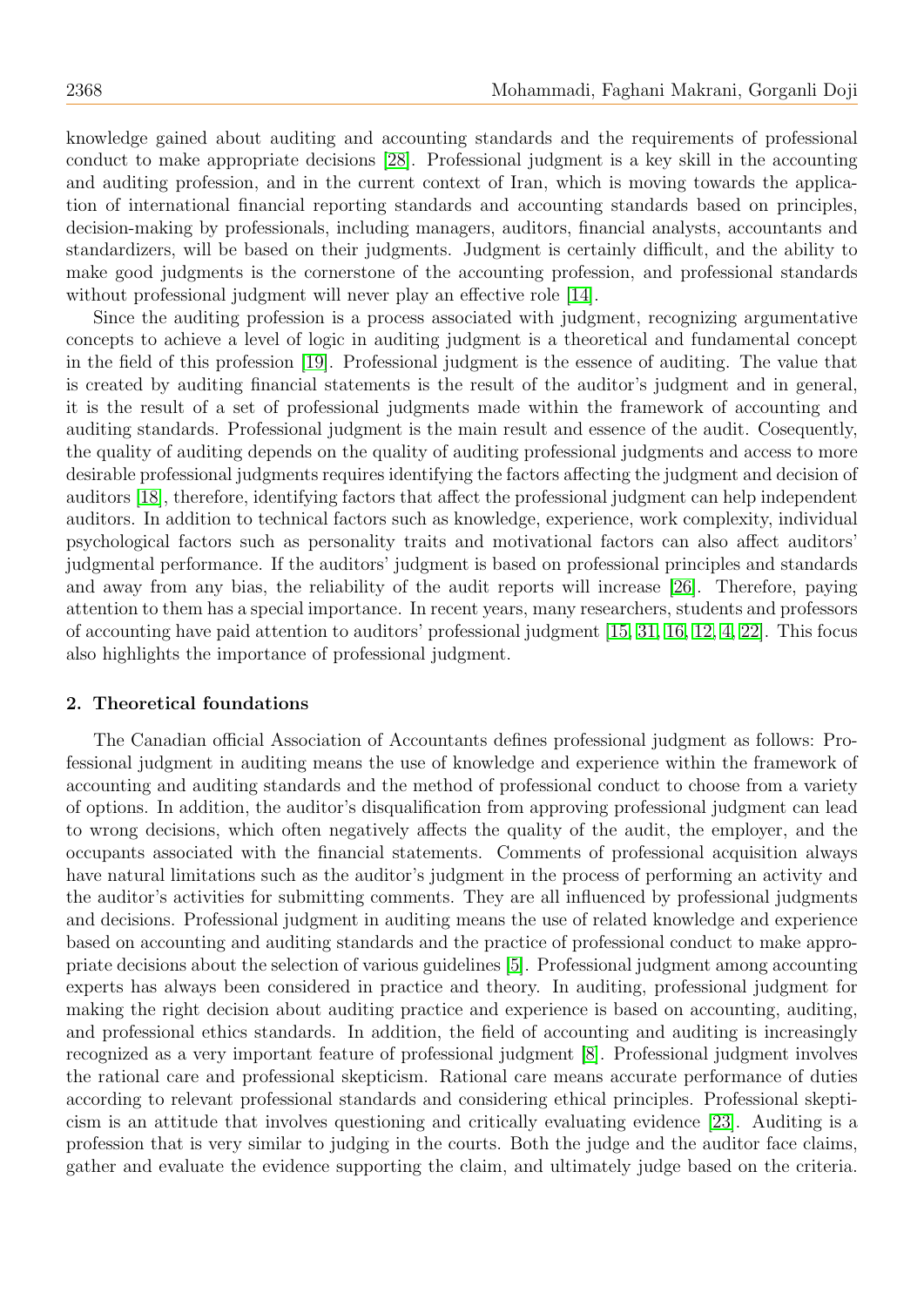Both of them must be fair in their assessment and judgments [\[13\]](#page-16-12).

Criteria of auditors' decision making is one of the most significant complexities of accounting and auditing, because decision making exists in the whole process of auditing operations and the need to pay attention to features such as professionalism leads to increasing expectations in quality of auditors' professional judgment. From the perspective of behavioral theories in the field of auditing, it should be stated that the auditor is a specific person with technical knowledge, in a specific space, at a specific time and in a specific place and different from all his previous studies. In this situation, it should focus on both specialized and behavioral areas with a macro view and try to maintain communication with business owners from the perspective of business perspectives [\[19\]](#page-16-1). From the agency theory to explain the theoretical framework between governance mechanisms and professional judgment, it can be stated that shareholders, through the election of the board of directors, apply a layer of external control over the management that appoints external auditors [\[6\]](#page-16-13). Corporate governance and internal controls are important factors at the business unit level that determine the extent of the control environment and have important implications for the risk of judgments. DeZoort and Salterio [\[10\]](#page-16-14) examined whether the audit experience and knowledge of audit committee members influence their judgments when there is a conflict between company management and the auditor. The results showed that the more experience of independent managers and their audit knowledge, the more the audit committee and its opinions will be supported by the company's managers. The results also showed that different levels of knowledge will lead to systematic differences in the judgments of the members of the audit committee in cases of disagreement between the manager and the auditor. Anderson et al. [\[3\]](#page-16-15) concluded that the audit committee and their characteristics are important factors in the auditors' decision according to creditors' view. Cohen, J.R. and Hanno, D.M. [\[9\]](#page-16-16) examined the effects of corporate governance quality and management controls on the professional judgments made by independent auditors at the planning stage and before. The results of their study showed that corporate governance has a significant and direct effect on the amount of content tests planned by the auditor. In other words, auditors generally want to work with employers who have a high level of corporate governance so that they can rely on the employers' internal control system and test less content. On the other hand, financial statements provide the main source of information needed by a company's investors, creditors and other stakeholders. Audited financial statements have added value; because the results report the relevance and reliability of the content of the financial statements. As a result, the complexity of financial statements, financial ratios, and profit quality metrics can affect the judgment of auditors.

### 3. Research background

Malekipour et al. [\[19\]](#page-16-1) designed a model of philosophical themes for the auditor's wise tact in professional judgment. The methodology of this research is hybrid (qualitative and quantitative) based on the participation of two communities of experts as panel members in the qualitative sector and 30 independent auditors as members of the statistical population in the quantitative sector. In the qualitative part, the meta-analysis method was used to identify the themes related to the characteristics of wise tact in professional judgment and then the determined basic themes were examined based on two criteria of agreement coefficient and average in three round trip steps to reach the theoretical saturation point through Delphi analysis. The results in this section confirmed 14 of the 20 basic themes. Based on the results, the theme of adherence to the principles of professional ethics as the basic theme of professional thinking was selected the most effective feature of wise tact. Bakhtiari et al. [\[8\]](#page-16-10) examined the identification of factors affecting the psychological characteristics of auditors in audit judgment. The data collection tool was semi-structured interviews and in order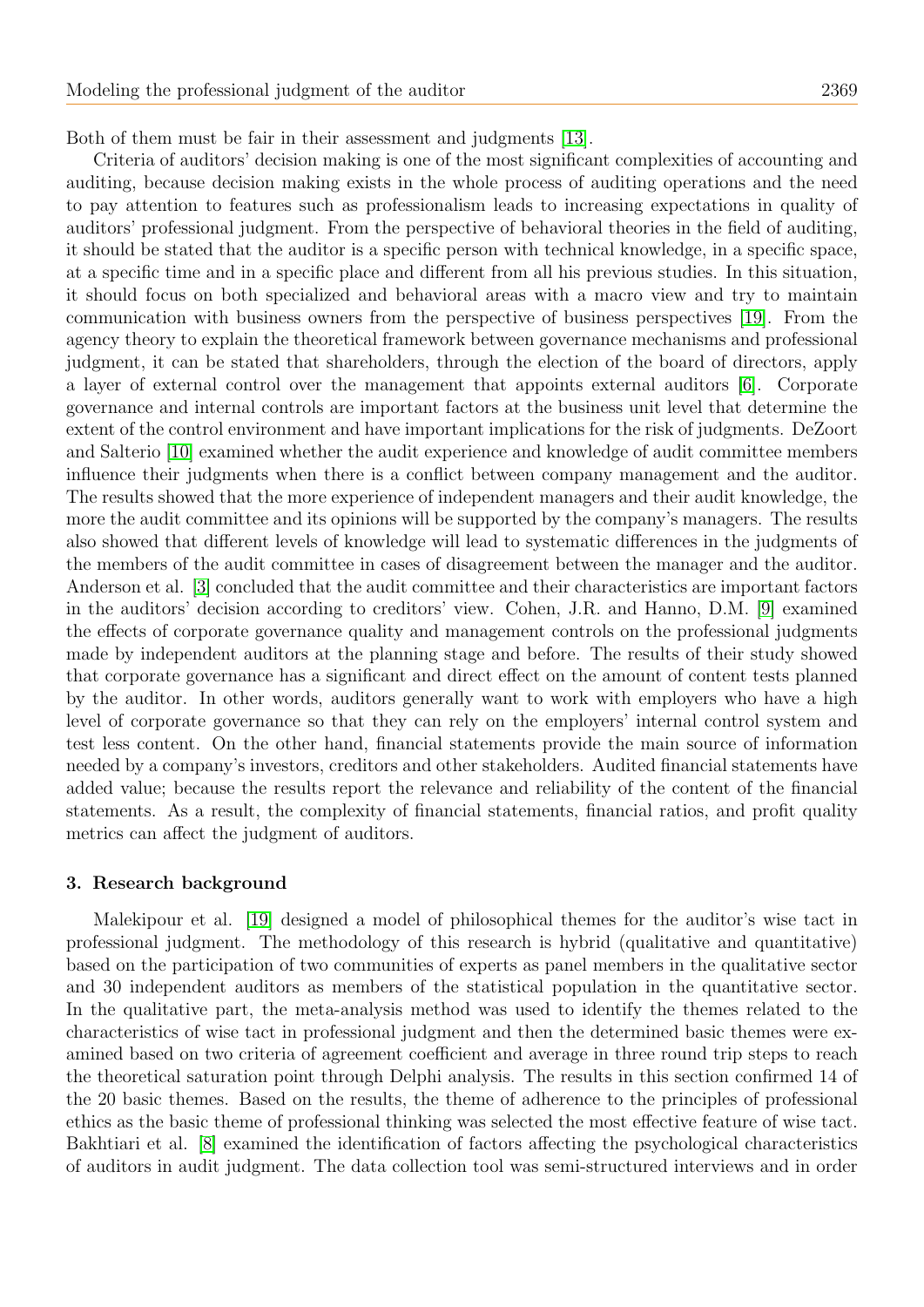to collect information, 20 experts, including university accounting professors, were interviewed using purposive sampling method. Data analysis was performed in three stages of open coding, axial coding and selective coding. Accordingly, a qualitative research model was designed. The results of the present study show the extraction of 107 primary codes or concepts from interviews as well as the enumeration of 20 concepts and 6 categories in the form of a paradigm model including causal conditions with subcategories: personal characteristics, emotions and mental health of auditors and demographic factors, underlying conditions with family subcategories, legal factors, environmental factors, culture and political environment, central category with subcategories: stress caused by work, independence and neutrality, intervening conditions: organizational factors and economic environment, strategy/ interaction with subcategories: skills, auditor knowledge, sense of belonging to the profession and decision-making power to decision-making and supervisory institutions and the consequence of the subcategory: professional judgments. Rohi Shah Ali Begloo et al. [\[23\]](#page-16-11) examined the positivism effect on professional judgment of auditors. The statistical population includes 91 experts from the Institute of Certified Public Accountants who were selected using the convenience sampling method. Smart-PLS software was used to analyze the research hypotheses. Findings showed that individual factors affect auditors' positivism and auditors' positivism affects professional factors and professional factors affect the progress and development of auditors' profession. The results also indicate that positivism is the strength of logical and complementary doubt for trade-orientation and professional judgment of auditors. Sharifi et al. [\[30\]](#page-17-2) explained the halo effect in auditing and its judgmental consequences. The research period was 2019 and the data needed to answer the research question were collected by distributing a questionnaire among the institute of certified public accountants. Accordingly, the data obtained from 122 supplementary questionnaires were analyzed using structural equations and smartPLS software. Findings show that the halo effect has an effect on audit judgment and also the code of professional behavior and personal characteristics play a mediating role on the relationship between halo effect and audit judgment. Samipour Khorramabadi and Ghasemi [\[27\]](#page-17-3) examined the auditor's judgment and its challenges. They state that the many decisions made and the cumulative effects of these decisions are ultimately reflected on the financial statements as assessment. Auditors' decisions including significance and audit evidence are all important decisions that affect their professional opinion. Obviously, all of these provide the grounds for auditors to make wrong judgments.

The result is that the necessary attention at every stage of the work process from the time of negotiation to the issuance of the report, and especially the speed of consideration and finalization of the points collected during the proceedings, along with professional skepticism and maximum scrutiny, is absolutely necessary and effective. Sadat Ghaffari et al. [\[25\]](#page-16-17) investigated the effect of goal orientation, self-efficacy and work complexity on auditors' judgmental performance. According to the available population size, according to the Cochran's sample size determination formula to increase the validity of the research, 350 questionnaires were distributed, of which 241 questionnaires were received and statistical analysis was used. The return rate of the questionnaires was set 80%. To test the hypotheses, the probability value obtained from the model fit in the significant state of the parameters was used. The suitability of the proposed model was investigated by explaining the hypotheses in the standard estimation mode and the significance of the parameters using Smart PLS software. The results showed that self-efficacy does not mediate the relationship between learning goal orientation and audit judgment performance. Self-efficacy mediates the relationship between tendency performance orientation and audit judgment performance. Self-efficacy mediates the relationship between avoidance performance orientation and audit judgment performance. The complexity of the work moderates the relationship between self-efficacy and the audit judgment performance of. Hasas Yegane and Amuzad [\[6\]](#page-16-13) examined the factors affecting the professional judgment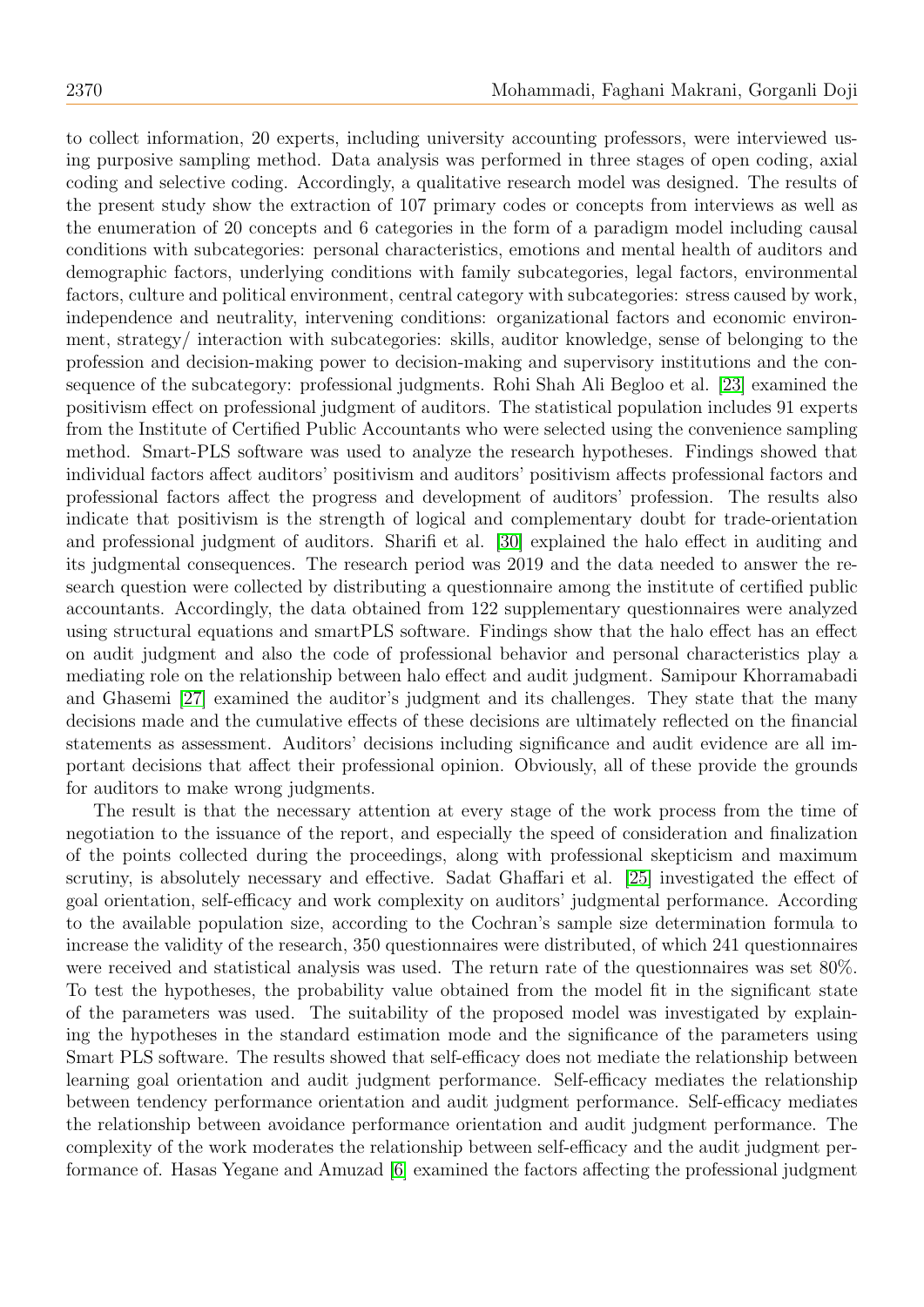of auditors and the pressures on them. The results showed that the size of the institution and the auditor's experience are inversely related to the pressures on auditors and have a direct and significant relationship with their professional judgment. Shahbazi and Mehrani [\[28\]](#page-17-0) developed a model of professional judgment of independent auditors. The results led to the formation of a paradigm model in which 13 categories for causal conditions, 5 categories for context, 8 categories for interventionist conditions, 4 categories for strategy and 5 categories for outcome related to the main research phenomenon (professional judgment) were identified.

Badiei et al. [\[6\]](#page-16-13) performed the test of an audit quality and corporate governance mechanisms. The results indicate that the variables of board size, non-executive managers and the effectiveness of the audit committee/ number of meetings have a positive and significant effect on the quality of the audit and the variables of role duality (CEO), financial literacy of audit committee managers, ownership focus and field of activity have a negative and significant effect on audit quality. Adli Hamdam et al. [\[2\]](#page-16-18) in a study titled the subject of auditor judgment and decision making in the macro data environment proposed a research framework. The proposed framework expects the cognitive process of integrating data visualization and intuitive data processing mode improve auditors' judgment decision. They state that the complexity of the task may affect the cognitive process of data visualization, integration, and processing modes, because of the large nature of the data and the complexity of business processes. Therefore, the relationship between data visualization integration and audit judgment decision and between processing mode and audit judgment decision should be adjusted with the complexity of the work. Donnelly et al. [\[11\]](#page-16-19) examined the effect of attribute skepticism and diminished interests on the auditor's professional judgment. Previous research has shown that skepticism affects auditors' judgment, but situational variables may be associated with pessimism. They claim that if auditors' personality traits are reasonable, pessimism and skepticism affect the auditor's professional judgment. Conversely, when reduced, the auditors' and skepticism will not affect the auditors' judgment due to the lack of cognitive resources required for conscious information processing, and this judgment will be more plausible and reliable when responding. Test results including a risk assessment task confirm these expectations. Qawqzeh et al. [\[21\]](#page-16-20) examine the question "Does the ownership structure affect the quality of auditing in countries with weak legal protection of shareholders?". The results showed that there is a significant relationship between managers' ownership, family and institutional ownership with audit quality. In contrast, managerial ownership had little effect on audit quality. The results of Hazianti Abdul Halim's [\[1\]](#page-16-21) research showed that the level of position and experience are important in determining the level of judgment of the auditor's profession. The diversity of gender, knowledge and size of the company has no significant relationship with professional judgment. Regarding gender, past research has shown different results, and this research proves that there is no gender difference between Malaysian auditors in terms of their professional judgment.

According to the objectives of the research, the following questions have been asked:

- 1. Do management criteria affect the auditor's professional judgment?
- 2. Do the criteria of the audit committee affect the auditor's professional judgment?
- 3. Do the financial ratios of the client company affect the auditors' professional judgment?
- 4. Do the auditor's personality traits affect the auditor's professional judgment?
- 5. Does the performance measure of the employer company affect the auditors' professional judgment?
- 6. Do the independent auditor's professional criteria affect the auditor's professional judgment?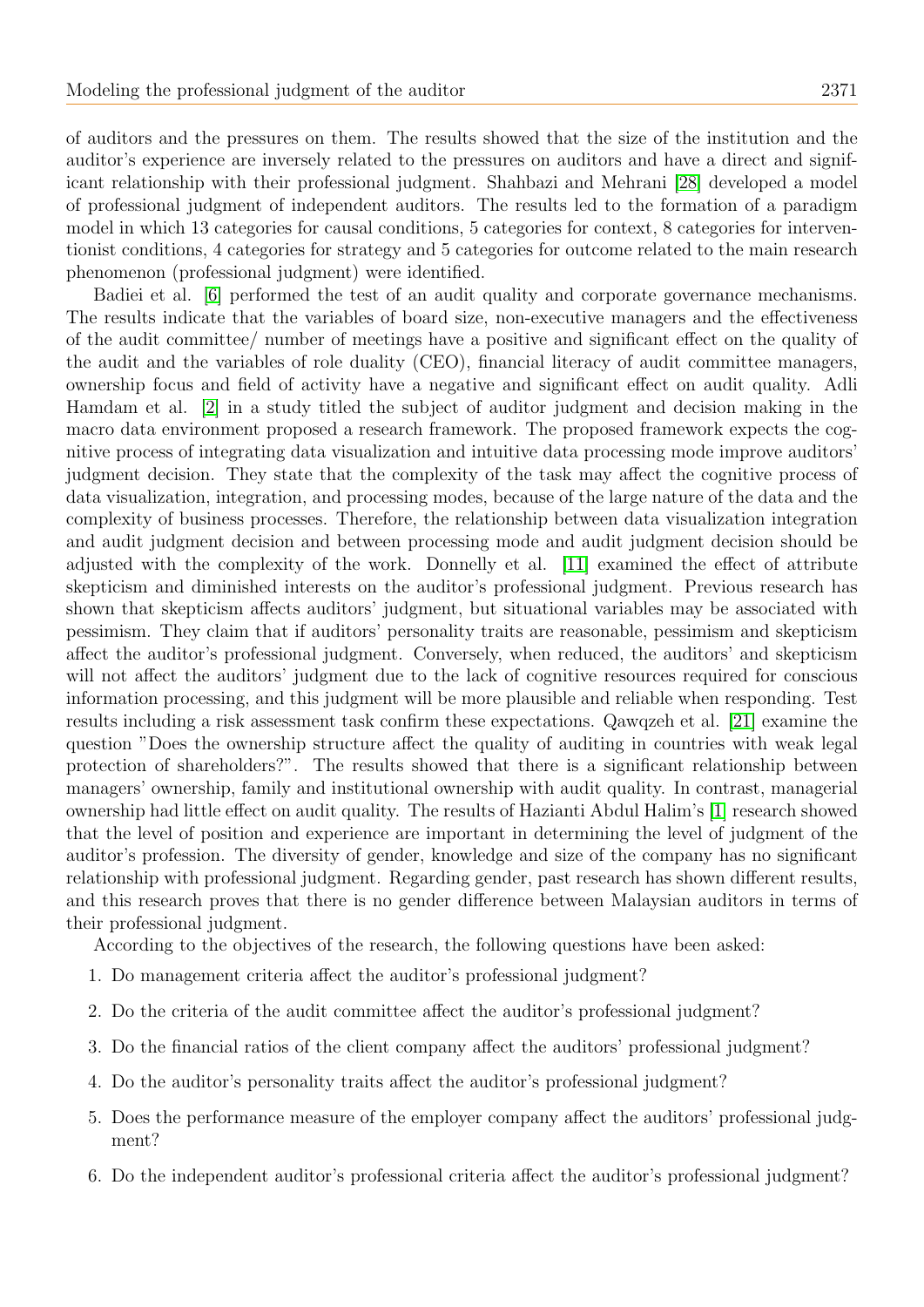## 4. Research method

In the present study, the relationship between the effectiveness of key components on the auditor's professional judgment is measured and then the influence of each component on each other and the relationship between them is examined based on the DETAMEL method. Based on research literature and theoretical foundations as well as library studies, key components influencing the auditor's professional judgment include management criteria, audit committee criteria, internal audit criteria, performance criteria, financial criteria, independent auditor criteria and auditor personality. According to the purpose of the research, its application and analysis method, the present study is fundamental -applied objectively and it is descriptive in terms of data collection method.

### 5. Population and statistical sample

The statistical population of this research includes experts and specialists in the field of accounting. Also, according to the research methods, sampling of this research has been targeted, intelligently and judiciously available among experts and specialists. On the other hand, according to mathematical methods used for analysis and limitations of paired comparisons in DETAMEL method, the sample size was equal to 8 experts in the field of knowledge of this research.

## 6. Statistical Analysis

One of the most important stages of research is analysis. In the analysis stage, it is important to analyze the information and data in the direction of the research goal, answering the research questions. The overall purpose of this study is to analyze the decision-making to rank or prioritize the key criteria for the auditors' professional judgment r of each organization and to determine the pattern of relationships between these criteria.

The appearance of the respondents shows that 88% of the auditing experts in this study are men and 12% are women. Also, the level of education, age and work experience of the respondents show that the experts of this research have the necessary expertise in terms of education, appropriate work experience and the necessary maturity in terms of age. Figure [1](#page-5-0) shows the circle diagrams of the respondents' view.

<span id="page-5-0"></span>

Figure 1: Circular diagram of the distribution of education, age, gender and professional history of the respondents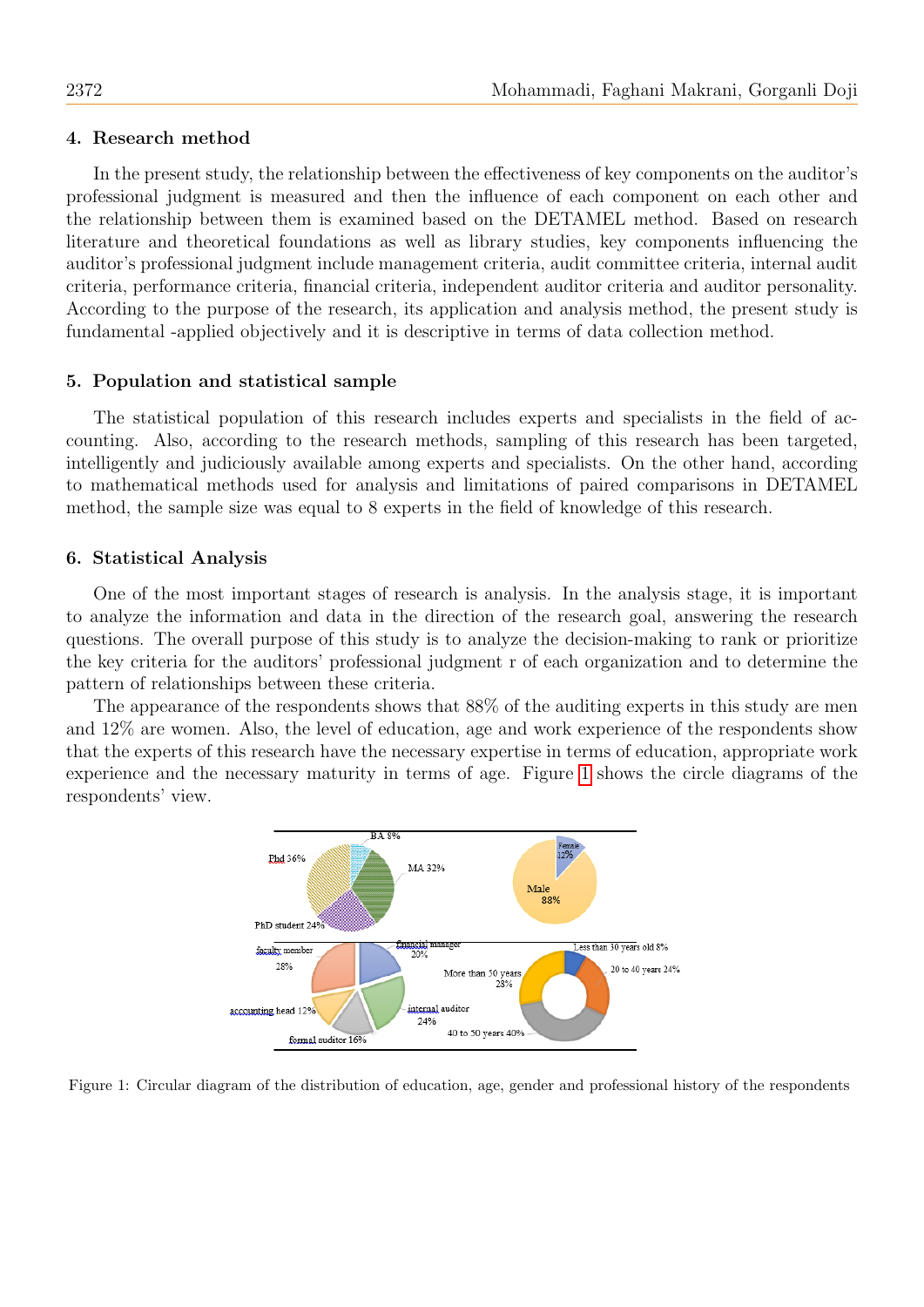## 7. The pattern between the criteria affecting the auditor's professional judgment

In this subsection, using pairwise comparisons and the DEMATEL method, we obtain the structuring between the criteria affecting the auditor's professional judgment and the intensity of the relationships and the degree of effectiveness and influence of the criteria. The general view of the analysis steps of this section is as Figure [2.](#page-6-0)



<span id="page-6-0"></span>Figure 2: Steps of implementing Demetel method

Modeling and pairwise comparisons of criteria affecting the professional judgment of the auditor.

In this subsection, we seek to investigate the effectiveness or influencing of the criteria affecting the auditor's profession judgment using the Demetel method, and also to obtain the intensity of relationships between components according to the opinions of auditing experts finally, draw the structure of relations. In this study, it is assumed that all the criteria affecting the auditor's profession judgment are all related to each other. In the initial structure and diagram of the relationships between the criteria in this study, it is assumed that they are all related to each other. The basic structure of the correlation between the criteria in this research is as Figure [3.](#page-7-0)

According to the initial diagram of the correlation between the criteria affecting the professional judgment of the auditor, the pairwise comparisons were performed according to a researcher-made questionnaire which summarizes the results of the questionnaires in Table [1](#page-8-0) of the matrix of final pairwise comparisons, which shows the opinion of experts. In this study, we show and have the final matrix of pairwise comparisons of experts with the symbol A.

Formula 1. Expert opinion matrix:

$$
A = [a_{ij}]_{8*8}
$$

The pairwise comparison matrix of experts listed in Table [1](#page-8-0) has been calculated and summarized from the results of experts' opinions based on Formula 5.

Formula 2. Arithmetic mean,

$$
\underline{X} = \frac{1}{n} \sum_{i=1}^{n} x_i
$$

Formula 3. Medium

$$
X = data\ in\ the\ middle\ of\ the\ data
$$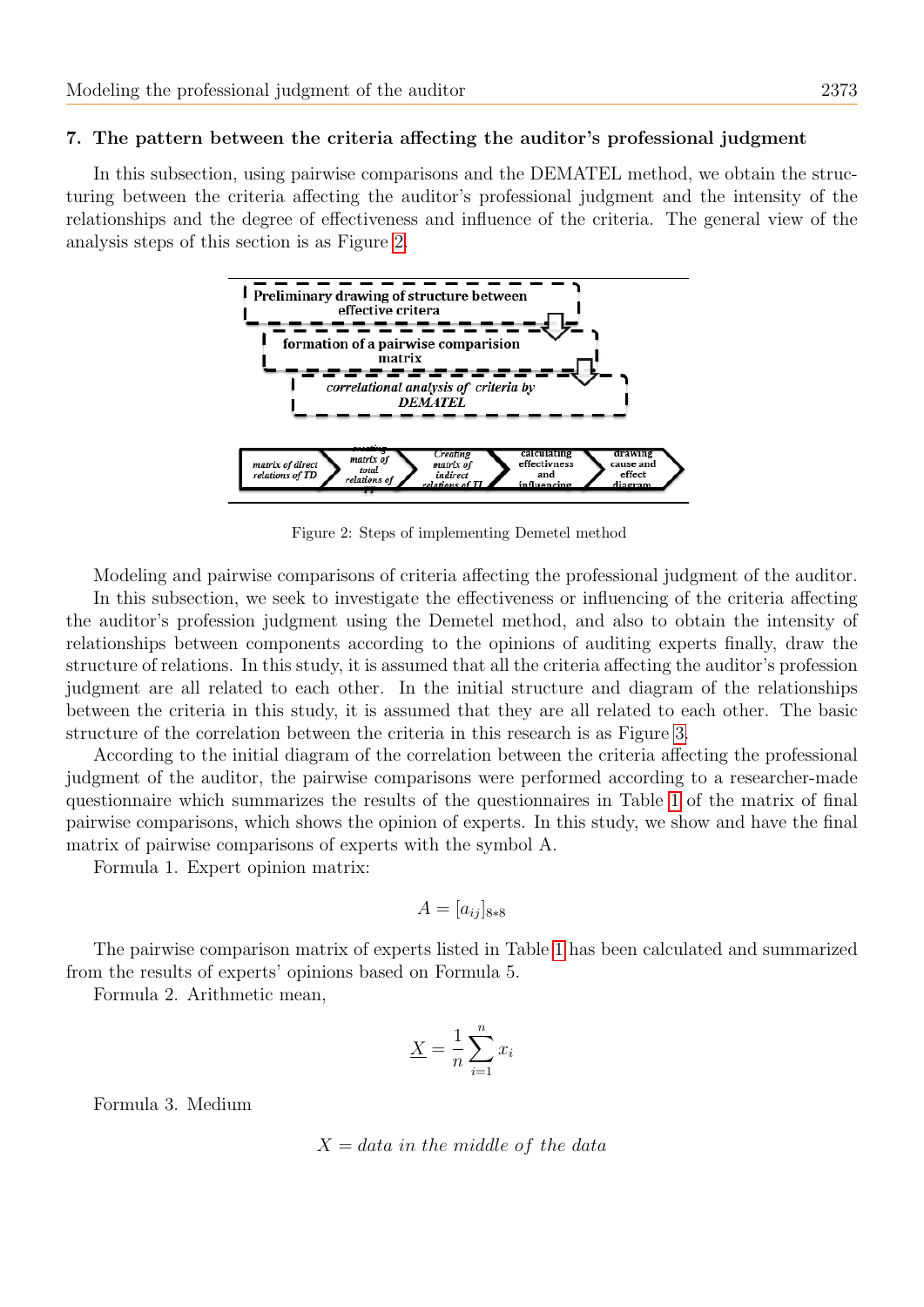Formula 4. Geometric mean

$$
\underline{X_G} = \sqrt[n]{\prod_{i=1}^n x_i}
$$

Formula 5. Mean of means

$$
\underline{\underline{X_G}} = \frac{\underline{X} + \widetilde{X} + \underline{X_G}}{3}
$$



Figure 3: The structure of the initial correlation between the factors affecting the auditor's professional judgment

Correlation analysis of criteria affecting the auditors' professional judgment based on Demetel,

The first step in implementing the Demetel method is the normalization of the matrix table of pairwise comparisons (No. 1), in which the normalization is calculated using Formula 6. Formula 6.

<span id="page-7-0"></span>
$$
s = min[\frac{1}{max\sum_{i=1}^{8} a_i}, \frac{1}{max\sum_{j=1}^{8} a_j}]
$$

In Formula 6, the sum of rows (or columns) of the final matrix of experts is calculated and the inverse of the largest row (or column) is selected as the normalizing number. According to the data in Table 1, the largest sum of rows or columns is 20.30 with an inverse of 0.049 ( $s = 0.049$ ).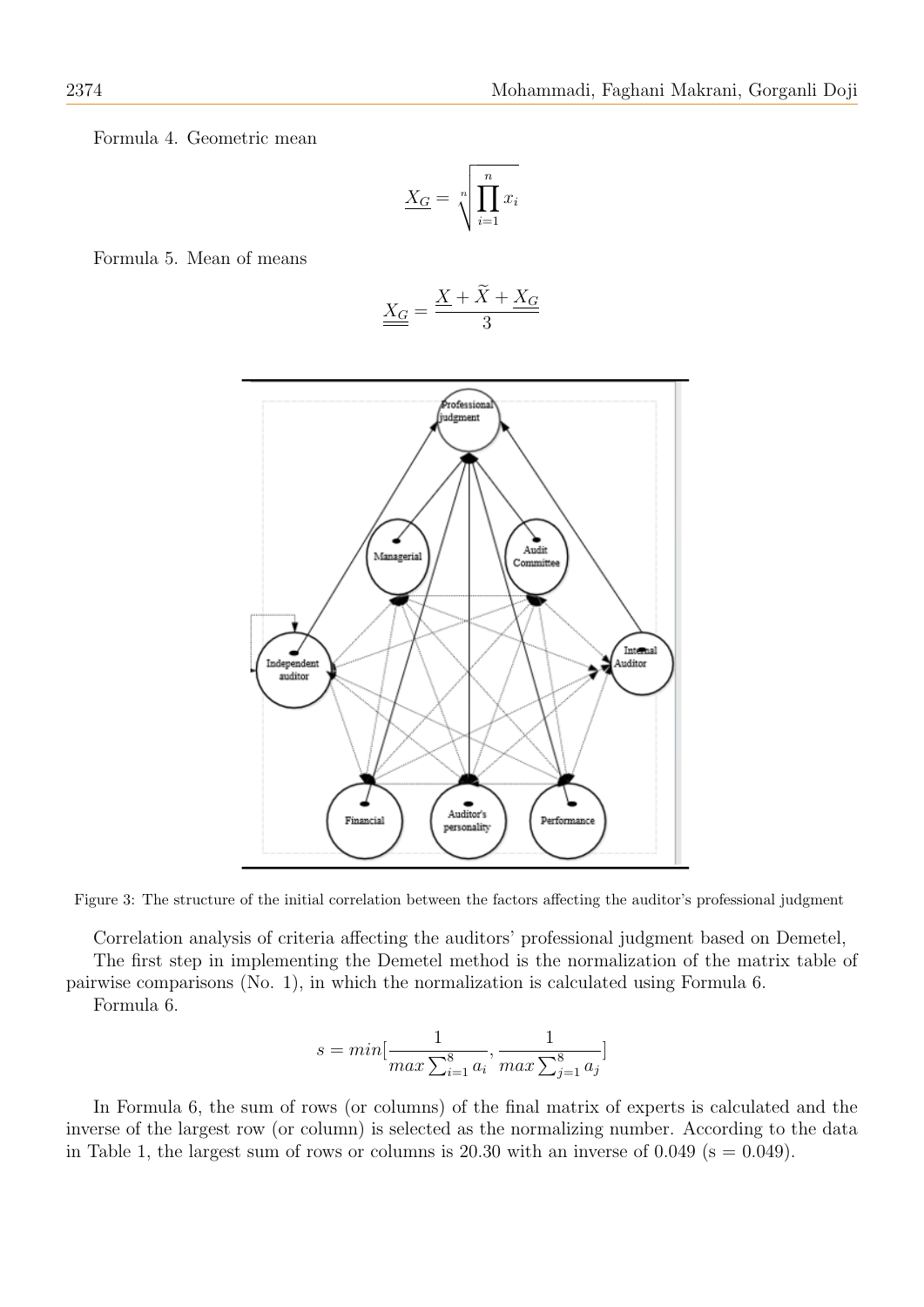<span id="page-8-0"></span>

| Auditor'<br>s<br>personal<br>ity | Indepen<br>dent<br>auditor | Financia | Perform<br>ance | Internal<br>Auditor | Audit<br>Committ<br>ee | Manager<br>ial | Professi<br>onal<br>judgmen<br>t of the<br>auditor | Criteria<br>affecting<br>the<br>professional<br>judgment of the<br>auditor |
|----------------------------------|----------------------------|----------|-----------------|---------------------|------------------------|----------------|----------------------------------------------------|----------------------------------------------------------------------------|
| 0.000                            | 0.000                      | 0.000    | 0.000           | 0.000               | 0.000                  | 0.000          | 0.000                                              | Professional<br>judgment of the<br>auditor                                 |
| 1.778                            | 1.667                      | 4.000    | 3.767           | 0.333               | 3.212                  | 0.000          | 3.280                                              | Managerial                                                                 |
| 0.333                            | 0.333                      | 1.778    | 1.667           | 3.767               | 0.000                  | 0.333          | 2.741                                              | Audit<br>Committee                                                         |
| 0.333                            | 0.333                      | 1.667    | 0.444           | 0.000               | 1.667                  | 0.333          | 2.868                                              | Internal Auditor                                                           |
| 1.778                            | 3.767                      | 3.767    | 0.000           | 3.767               | 0.333                  | 0.444          | 3.448                                              | Performance                                                                |
| 1.667                            | 2.223                      | 0.000    | 3.767           | 1.778               | 0.333                  | 3.767          | 4.039                                              | Financial                                                                  |
| 0.444                            | 0.000                      | 1.778    | 0.333           | 1.778               | 1.778                  | 0.444          | 3.603                                              | Independent<br>auditor                                                     |
| 0.000                            | 1.778                      | 1.667    | 1.667           | 1.667               | 0.333                  | 1.667          | 0.326                                              | Auditor's<br>personality                                                   |

Table 1: Expert pairwise comparison matrix

After calculating the normalizer number according to the formula 7 matrix, the direct effects of the measured factors will be obtained. In this research, we show the matrix of direct relationships between factors with the symbol TD.

Formula 7. Direct effects matrix

$$
TD = s.A = [d_{ij}]_{8*8}
$$

Table [2](#page-9-0) is the matrix calculated using Formula 7, which shows the direct effects of the measured components on each other. The results of Table [2](#page-9-0) state:

- Auditor criteria have the most direct impact on the auditor's professional judgment. The least impact of management criteria on the professional judgment of the auditor is that these results are derived from the TOPSIS method, the development of which is evident in this method.
- The greatest impact of management criteria is on financial criteria.
- The greatest impact of the audit committee is on internal audit.
- The greatest impact of internal audit is on professional judgment.
- The greatest direct impact of performance criteria is on financial criteria, the independent auditor and the internal auditor.
- The greatest direct impact of financial criterion has been on the auditor's professional judgment.
- The greatest direct impact of the independent auditor criterion is on the auditor's professional judgment.
- The greatest direct effect of the auditor personality criterion is on the independent auditor.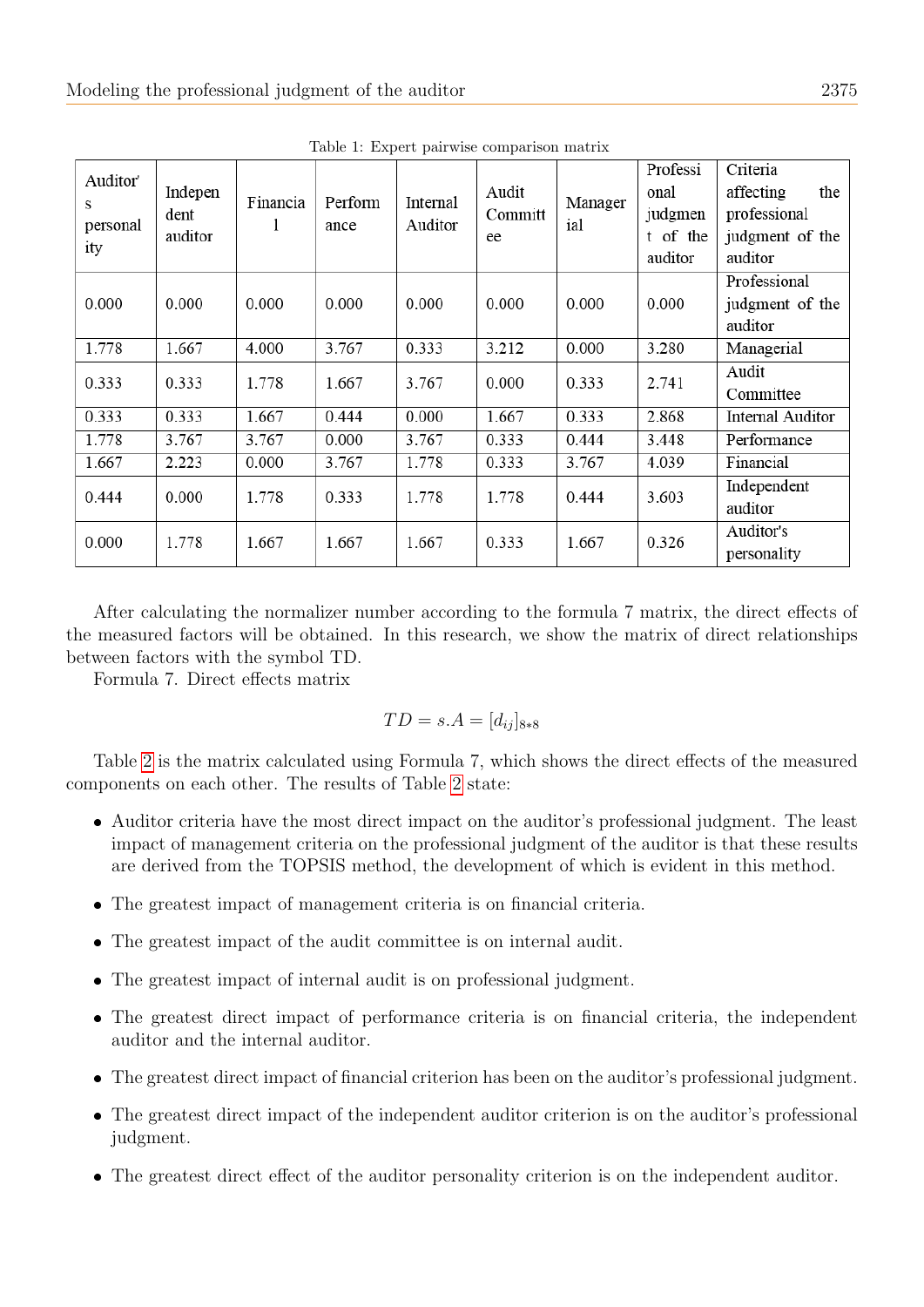<span id="page-9-0"></span>

| Auditor'<br>s<br>personal<br>ity | Indepen<br>dent<br>auditor | Financia<br>1  | Perform<br>ance | Internal<br>Auditor | Audit<br>Committ<br>ee | Manager<br>ial | Professi<br>onal<br>judgmen<br>t of the<br>auditor | Criteria<br>affecting<br>the<br>professional<br>judgment of the<br>auditor |
|----------------------------------|----------------------------|----------------|-----------------|---------------------|------------------------|----------------|----------------------------------------------------|----------------------------------------------------------------------------|
| $\overline{0}$                   | $\mathbf{0}$               | $\overline{0}$ | $\theta$        | $\mathbf 0$         | $\boldsymbol{0}$       | $\mathbf{0}$   | $\mathbf{0}$                                       | Professional<br>judgment of the<br>auditor                                 |
| 0.087                            | 0.082                      | 0.196          | 0.185           | 0.016               | 0.157                  | $\mathbf{0}$   | 0.161                                              | Managerial                                                                 |
| 0.016                            | 0.016                      | 0.087          | 0.082           | 0.185               | $\boldsymbol{0}$       | 0.016          | 0.134                                              | Audit<br>Committee                                                         |
| 0.016                            | 0.016                      | 0.082          | 0.022           | $\overline{0}$      | 0.082                  | 0.016          | 0.141                                              | Internal Auditor                                                           |
| 0.087                            | 0.185                      | 0.185          | $\mathbf{0}$    | 0.185               | 0.016                  | 0.022          | 0.169                                              | Performance                                                                |
| 0.082                            | 0.109                      | $\overline{0}$ | 0.185           | 0.087               | 0.016                  | 0.185          | 0.198                                              | Financial                                                                  |
| 0.022                            | $\Omega$                   | 0.087          | 0.016           | 0.087               | 0.087                  | 0.022          | 0.177                                              | Independent<br>auditor                                                     |
| $\Omega$                         | 0.087                      | 0.082          | 0.082           | 0.082               | 0.016                  | 0.082          | 0.016                                              | Auditor's<br>personality                                                   |

Table 2: TD direct effects matrix

After calculating the direct effects matrix, according to the process of calculating the demetel method, the matrix of total equations is obtained according to Formula 8. In this research, we show the matrix of direct relationships between factors with the symbol TT.

Formula 8. Overall effects matrix (Relationships)

$$
TT = TD.(I - TD)^{-1} = [t_{ij}]_{8*8}
$$

Table [3](#page-10-0) is the matrix calculated using Formula 8, which shows the effects of all the measured criteria on each other. The results of Table [3](#page-10-0) can be summarized as follows:

- Financial metrics have the greatest overall impact on the auditor's professional judgment and the auditor's personality has the least overall impact on the auditor's professional judgment.
- The greatest overall impact of the management criteria is on the auditor's professional judgment and then has the greatest overall impact on the financial criteria.
- The greatest impact of the criteria of the audit committee is on the auditor's professional judgment and then has the greatest overall impact on the internal audit criteria.
- Internal auditor criteria have the greatest overall impact on the auditor's professional judgment and then have the greatest overall impact on financial criteria.
- Performance criteria have the greatest overall impact on the auditor's professional judgment and then have the greatest overall impact on the internal audit criteria.
- Financial criteria have the greatest overall impact on the auditor's professional judgment and then have the greatest overall impact on management criterion.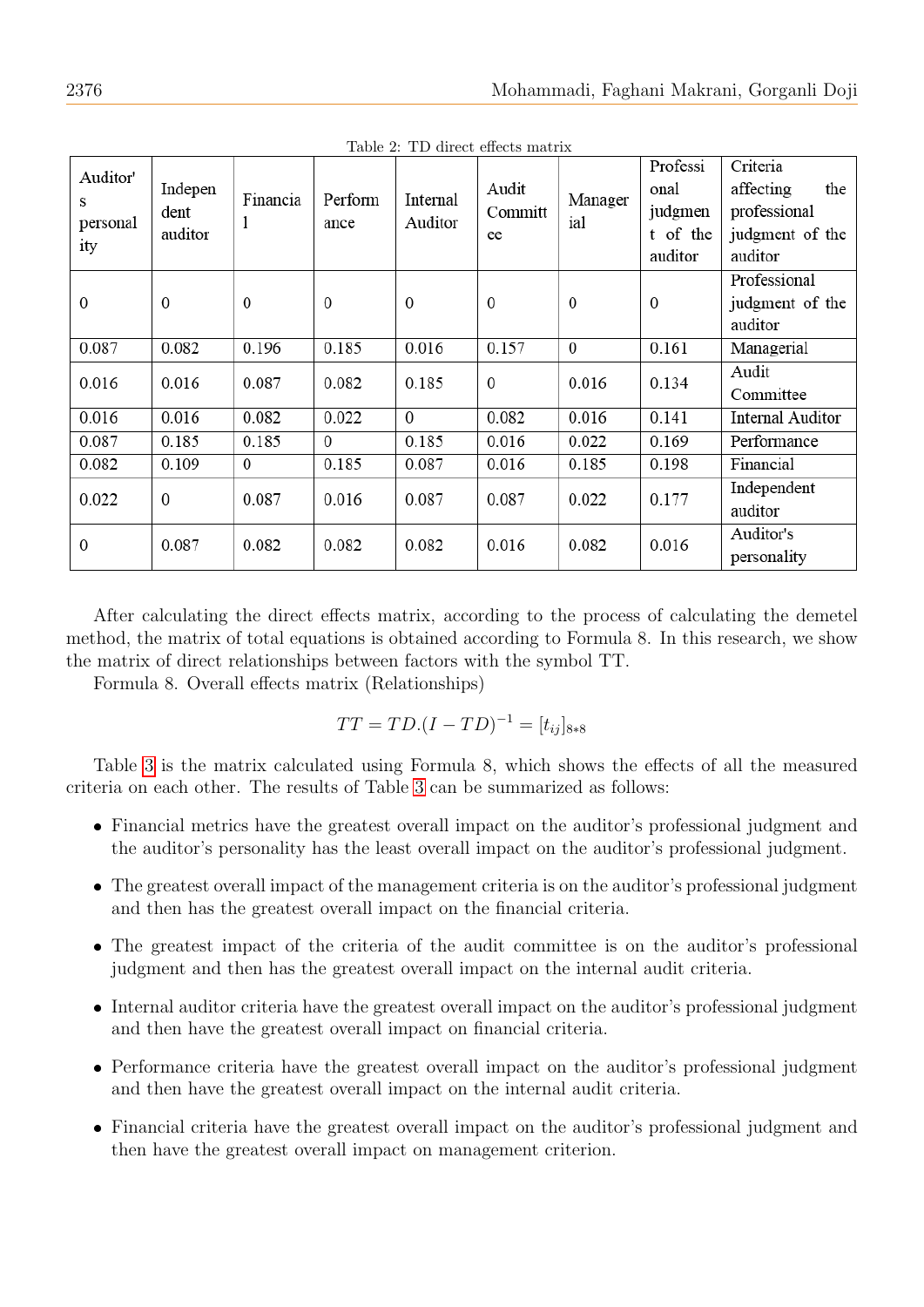- Independent auditor criteria have the greatest overall impact on the auditor's professional judgment and then have the greatest overall impact on the internal audit criteria.
- The personality of the auditor has the greatest overall impact on the management criteria and then on the internal auditor criteria.

<span id="page-10-0"></span>

| Audito<br>r's<br>person<br>ality | Independ<br>ent<br>auditor | Financ<br>ial | Performa<br>nce | Internal<br>Auditor | Audit<br>Comm<br>ittee | Manage<br>rial | Professi<br>onal<br>judgmen<br>t of the<br>auditor | Criteria<br>affecting the<br>professional<br>judgment of<br>the auditor |
|----------------------------------|----------------------------|---------------|-----------------|---------------------|------------------------|----------------|----------------------------------------------------|-------------------------------------------------------------------------|
| 0.000                            | 0.000                      | 0.000         | 0.000           | 0.000               | 0.000                  | 0.000          | 0.000                                              | Professional<br>judgment of<br>the auditor                              |
| 0.159                            | 0.202                      | 0.333         | 0.301           | 0.173               | 0.216                  | 0.092          | 0.387                                              | Managerial                                                              |
| 0.052                            | 0.072                      | 0.158         | 0.136           | 0.243               | 0.041                  | 0.059          | 0.251                                              | Audit<br>Committee                                                      |
| 0.040                            | 0.052                      | 0.125         | 0.067           | 0.051               | 0.102                  | 0.047          | 0.215                                              | Internal<br>Auditor                                                     |
| 0.140                            | 0.261                      | 0.288         | 0.101           | 0.280               | 0.086                  | 0.101          | 0.359                                              | Performance                                                             |
| 0.151                            | 0.217                      | 0.158         | 0.288           | 0.207               | 0.100                  | 0.243          | 0.400                                              | Financial                                                               |
| 0.050                            | 0.042                      | 0.141         | 0.070           | 0.142               | 0.116                  | 0.059          | 0.270                                              | Independent<br>auditor                                                  |
| 0.045                            | 0.152                      | 0.171         | 0.152           | 0.157               | 0.068                  | 0.128          | 0.155                                              | Auditor's<br>personality                                                |

Table 3: Matrix of overall impact s (relationships) of the TT

In general, factors have a direct or indirect effect or relationship on each other. Matrices 5 and 9 showed general relationships and direct relationships. In this research, we show the matrix of indirect relationships between factors with the symbol TID.

Formula 9. Indirect effects matrix

$$
TID = TD^2 \cdot (I - TD)^{-1}
$$

Table [4](#page-11-0) is the matrix calculated using Formula 9, which shows the indirect effects of the measured factors on each other. The results of Table [4](#page-11-0) state:

Management criteria have the most indirect impact on the auditor's professional judgment and the internal auditor has the least indirect impact on the auditor's professional judgment.

After fully calculating the effectiveness of the criteria on the auditor's professional judgment and the criteria on each other, the effectiveness / influencing of the factors on each other and on the auditor's professional judgment should be measured. Formulas 10 and 12 have been used to measure the effectiveness /influencing of the criteria.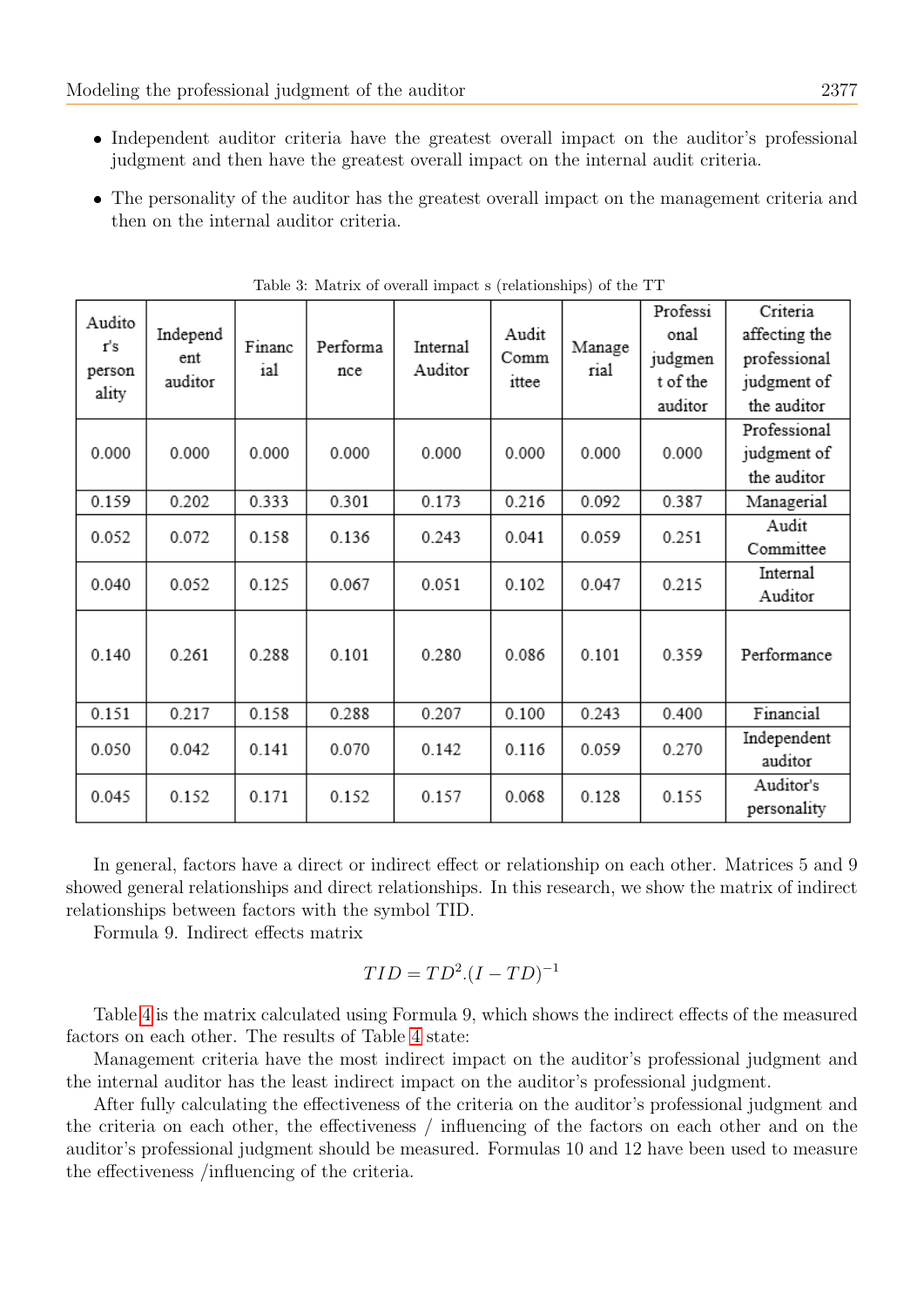<span id="page-11-0"></span>

| Audito<br>r's<br>person<br>ality | Independ<br>ent<br>auditor | Financi<br>al | Perfor<br>mance | Internal<br>Auditor | Audit<br>Committ<br>ee | Manager<br>ial | Professi<br>onal<br>judgmen<br>t of the<br>auditor | Criteria<br>the<br>affecting<br>professional<br>judgment of the<br>auditor |
|----------------------------------|----------------------------|---------------|-----------------|---------------------|------------------------|----------------|----------------------------------------------------|----------------------------------------------------------------------------|
| 0.000                            | 0.000                      | 0.000         | 0.000           | 0.000               | 0.000                  | 0.000          | 0.000                                              | Professional<br>judgment of the<br>auditor                                 |
| 0.072                            | 0.120                      | 0.137         | 0.116           | 0.157               | 0.059                  | 0.092          | 0.223                                              | Managerial                                                                 |
| 0.036                            | 0.056                      | 0.071         | 0.054           | 0.058               | 0.041                  | 0.043          | 0.117                                              | Audit<br>Committee                                                         |
| 0.024                            | 0.036                      | 0.043         | 0.045           | 0.051               | 0.020                  | 0.031          | 0.074                                              | Internal Auditor                                                           |
| 0.053                            | 0.079                      | 0.0103        | 0.101           | 0.095               | 0.070                  | 0.079          | 0.190                                              | Performance                                                                |
| 0.069                            | 0.108                      | 0.158         | 0.103           | 0.120               | 0.087                  | 0.058          | 0.202                                              | Financial                                                                  |
| 0.028                            | 0.042                      | 0.054         | 0.054           | 0.055               | 0.029                  | 0.037          | 0.093                                              | Independent<br>auditor                                                     |
| 0.045                            | 0.065                      | 0.089         | 0.070           | 0.075               | 0.052                  | 0.046          | 0.139                                              | Auditor's<br>personality                                                   |

Table 4: Matrix of TID indirect effects

Formula 10. Effective matrix

$$
R = [r_i]_{8 \ast 1} = \left(\sum_{i=1}^{8} t_{ij}\right)_{8 \ast 1}
$$

Formula 11. Influencing matrix

$$
C = [c_j]_{1*8}' = \left(\sum_{i=1}^8 t_{ij}\right)_{1*8}'
$$

Formula 12: effectiveness and influencing matrix

$$
R + C = [r_i]_{8*1} + [c_j]_{1*8}'
$$
  

$$
R - C = [r_i]_{8*1} - [c_j]_{1*8}'
$$

According to Formula 10, the values obtained for the vector R are shown in Table [5;](#page-12-0) which shows that the managerial component (21% effects) then financial criteria (20%) and performance (18%) each had the greatest effect on other criteria; and almost 60% of the effects are created by these three criteria.

According to Formula 11, the values obtained for the vector C are shown in Table [6;](#page-12-1) Which shows that the professional judgment of the auditor (23% of the effects), then the financial criterion  $(15\%)$ , the internal audit criterion  $(14\%)$  and the performance criterion  $(12\%)$  had the most effect from other factors.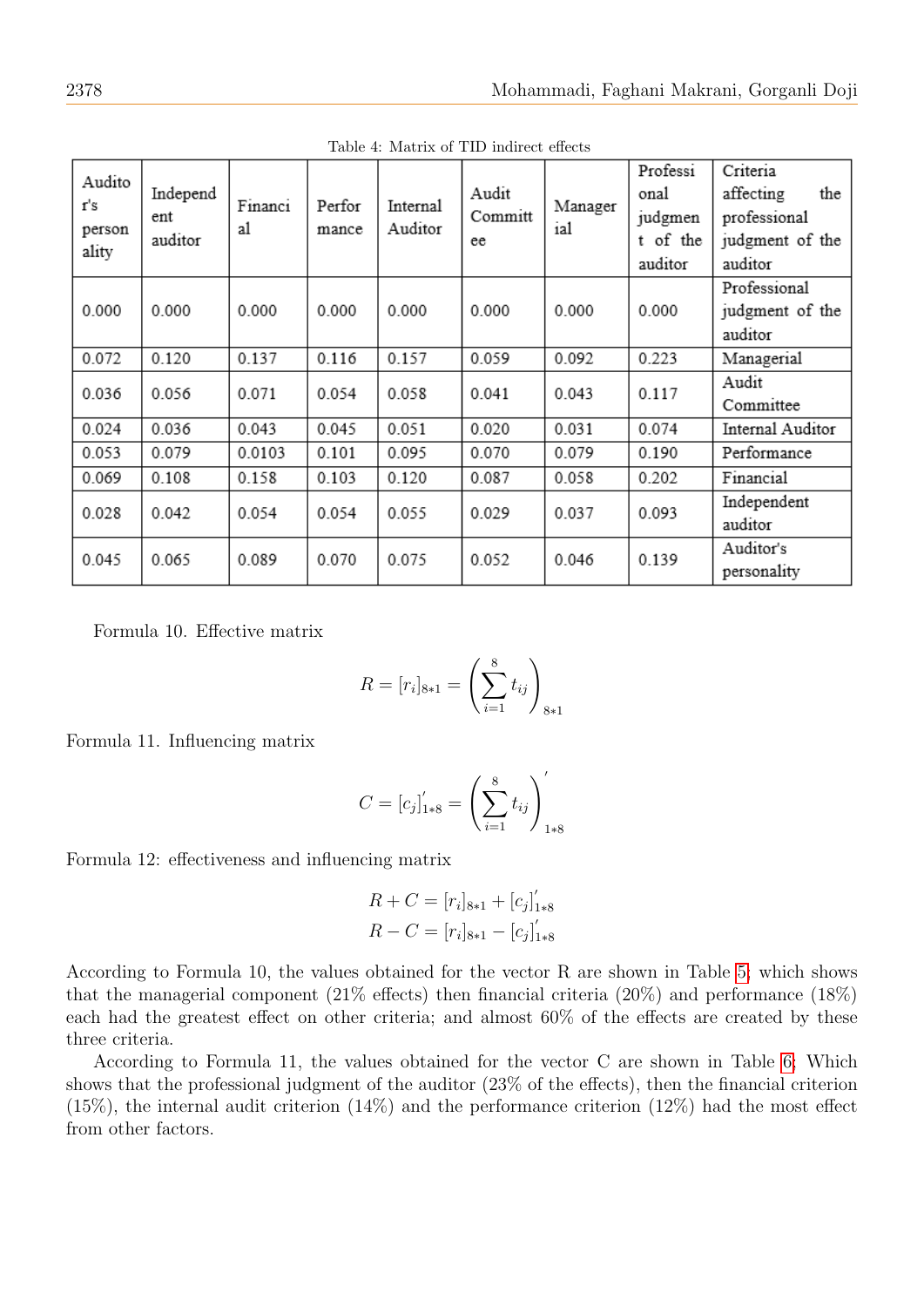<span id="page-12-0"></span>

| R%     | Order of criteria |                              |  |  |  |  |
|--------|-------------------|------------------------------|--|--|--|--|
| 0.000% | 0.000             | Professional judgment of the |  |  |  |  |
|        |                   | auditor                      |  |  |  |  |
| 20.99% | 1.861             | Managerial                   |  |  |  |  |
| 11.41% | 1.012             | Audit Committee              |  |  |  |  |
| 7.88%  | 0.699             | Internal Auditor             |  |  |  |  |
| 18.22% | 1.616             | Performance                  |  |  |  |  |
| 19.89% | 1.763             | Financial                    |  |  |  |  |
| 10.03% | 0.890             | Independent auditor          |  |  |  |  |
| 11.59% | 1.028             | Auditor's personality        |  |  |  |  |

<span id="page-12-1"></span>

| Table 6: Matrix C |       |                                         |  |  |  |  |  |  |
|-------------------|-------|-----------------------------------------|--|--|--|--|--|--|
| C%                | C     | Order of criteria                       |  |  |  |  |  |  |
| 22.95%            | 2.035 | Professional judgment of the<br>auditor |  |  |  |  |  |  |
| 8.20%             | 0.727 | Managerial                              |  |  |  |  |  |  |
| 8.21%             | 0.728 | Audit Committee                         |  |  |  |  |  |  |
| 14.13%            | 1.253 | Internal Auditor                        |  |  |  |  |  |  |
| 12.59%            | 1.116 | Performance                             |  |  |  |  |  |  |
| 15049             | 1.373 | Financial                               |  |  |  |  |  |  |
| %                 |       |                                         |  |  |  |  |  |  |
| 11.25%            | 0.998 | Independent auditor                     |  |  |  |  |  |  |
| 7.18%             | 0.637 | Auditor's personality                   |  |  |  |  |  |  |

Also, according to Formula 12, we examine the effectiveness and influencing of each factor, the values obtained for the R + C and R-C vectors are shown in Table [7;](#page-13-0) According to the R + C values, it can be said that 18% of the total effects of the studied relationships are created by the financial criterion, i.e, in general, 18% of the interactions between the criteria are created by this criterion, and after this criterion, the criterion of performance and managerial criteria had the most interactions with other criteria. Also, if the RC values are positive, it is an effective factor, and if it is negative, it is an influencing factor. According to the results of Table [7,](#page-13-0) management, performance, auditor personality and financial criteria are the most effective respectively, and on the other hand, auditor's professional judgment , internal audit criteria and independent auditor are the most influential factors, respectively.

According to the multiplicity of causal relations, a threshold value should be selected to determine the significant relations in the TT matrix. By this value, the threshold of small and negligible relations is ignored and considered equal to zero. In this research, geometric mean has been used to obtain the threshold value. Formula 13 shows the method and formula for obtaining the threshold; according to Formula 13, the threshold value is equal to 0.3869.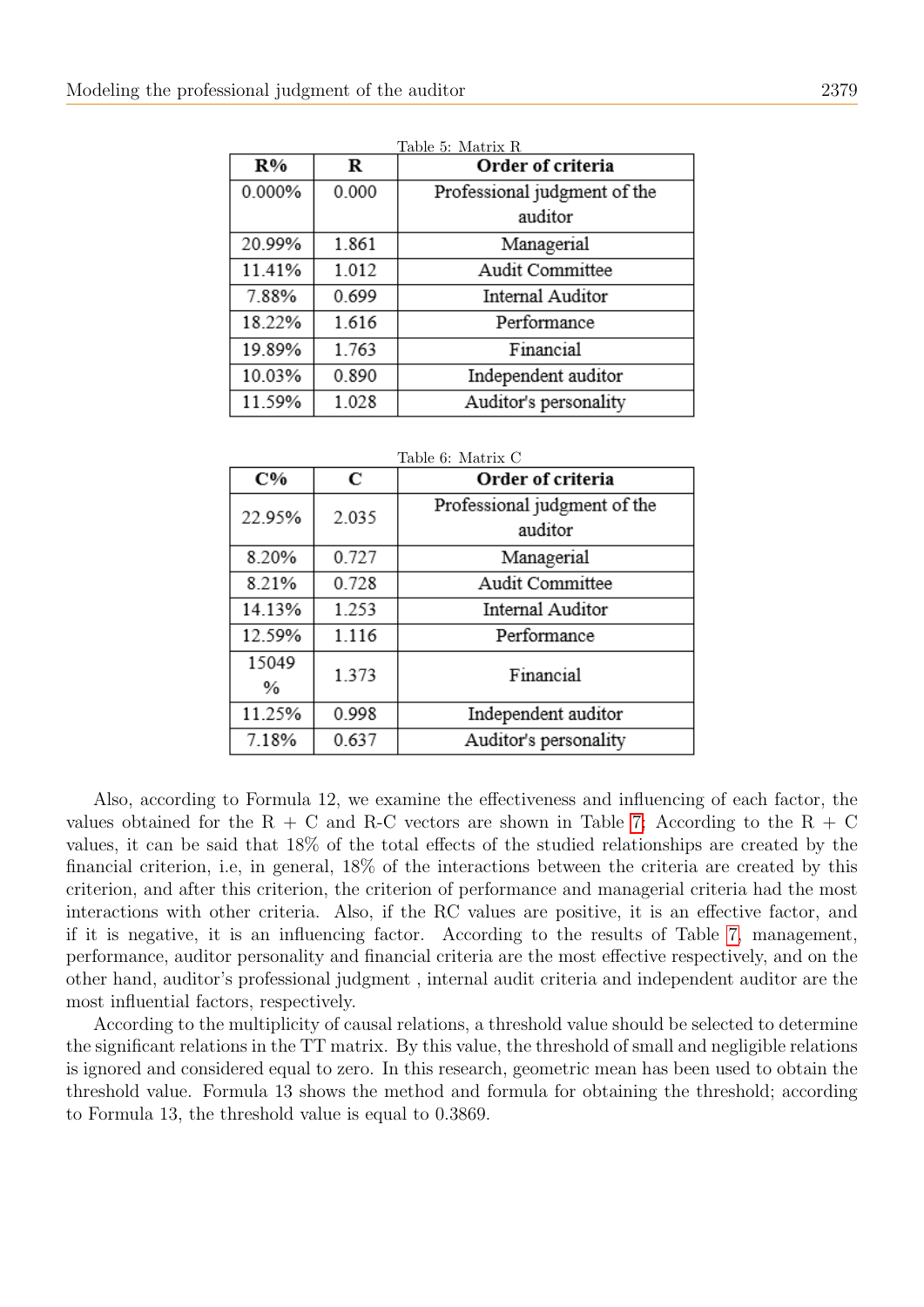<span id="page-13-0"></span>

| rank<br>$R-C$ | $R-C%$     | $R-C$     | Criteria                                   | Ran<br>k<br>R+C | $R + C\%$ | $R + C$ | Criteria                                   |  |  |  |
|---------------|------------|-----------|--------------------------------------------|-----------------|-----------|---------|--------------------------------------------|--|--|--|
| 8             | 37.71-%    | $0.035 -$ | Professional<br>judgment of the<br>auditor | 4               | 11.7%     | 2.035   | Professional<br>judgment of the<br>auditor |  |  |  |
| 1             | 21.01%     | 1.133     | Managerial                                 | 3               | 14.60%    | 2.588   | Managerial                                 |  |  |  |
| 5             | 5.26%      | 0.284     | Audit Committee                            | 7               | 9.81%     | 1.739   | Audit<br>Committee                         |  |  |  |
| 7             | 10.28-%    | $0.555 -$ | Internal Auditor                           | 5               | 11.01%    | 1.952   | Internal Auditor                           |  |  |  |
| 2             | 9.26%      | 0.499     | Performance                                | 2               | 15.40%    | 2.732   | Performance                                |  |  |  |
| 4             | 7.23%      | 0.390     | Financial                                  |                 | 17.69%    | 3.136   | Financial                                  |  |  |  |
| 6             | $2.01 - %$ | $0.108 -$ | Independent<br>auditor                     | 6               | 10.64%    | 1.887   | Independent<br>auditor                     |  |  |  |
| 3             | 7.24%      | 0.391     | Auditor's<br>personality                   | 8               | 9.38%     | 1.664   | Auditor's<br>personality                   |  |  |  |

Table 7: R-C and R + C matrices

It is worth noting that the reason for using the geometric mean to obtain the threshold value is that among all the central indices, almost the geometric mean is smaller than the other means, and it results in a small and negligible relationship.

Table [8](#page-14-0) shows the general acceptable and permissible relationships according to threshold formula 8, and according to this table, Figure 3 shows the final causal relationship between the criteria affecting the auditor's professional judgment.

Formula 13. Threshold

$$
\underline{t} = \sqrt[64]{\prod_{i=1}^{64} [t_{ij}]_{8*8}} = 0.1301
$$

## 8. Conclusion and Recommendations

Professional skepticism is a behavioral issue based on psychology and theoretically, it explains the underlying principle in the basic principles of auditing and assurance, and it is rooted culturally and motivational factors that originate from sociology and psychology. According to the impact of personal characteristics and psychology on skepticism and professional judgment of auditors, the need for scientific research in this area to examine various aspects of behavior and psychology on skepticism and subsequently improve professional judgment in auditors to do high-quality auditing is felt more than ever [\[23\]](#page-16-11). Knowledge and experience within the framework of accounting standards, auditing and professional conduct is to decide on the choice of one of the various options. Reliability in auditing as well as the credibility and usefulness of financial reporting depends on good judgments by professionals [\[30\]](#page-17-2). Achieving the quality of auditing professional judgment requires recognizing the factors affecting professional judging. The results showed that financial criteria have the greatest impact on auditing professional judgment. Then there are the criteria of management, financial performance, independent auditor, audit committee, internal auditor and finally the criteria of auditor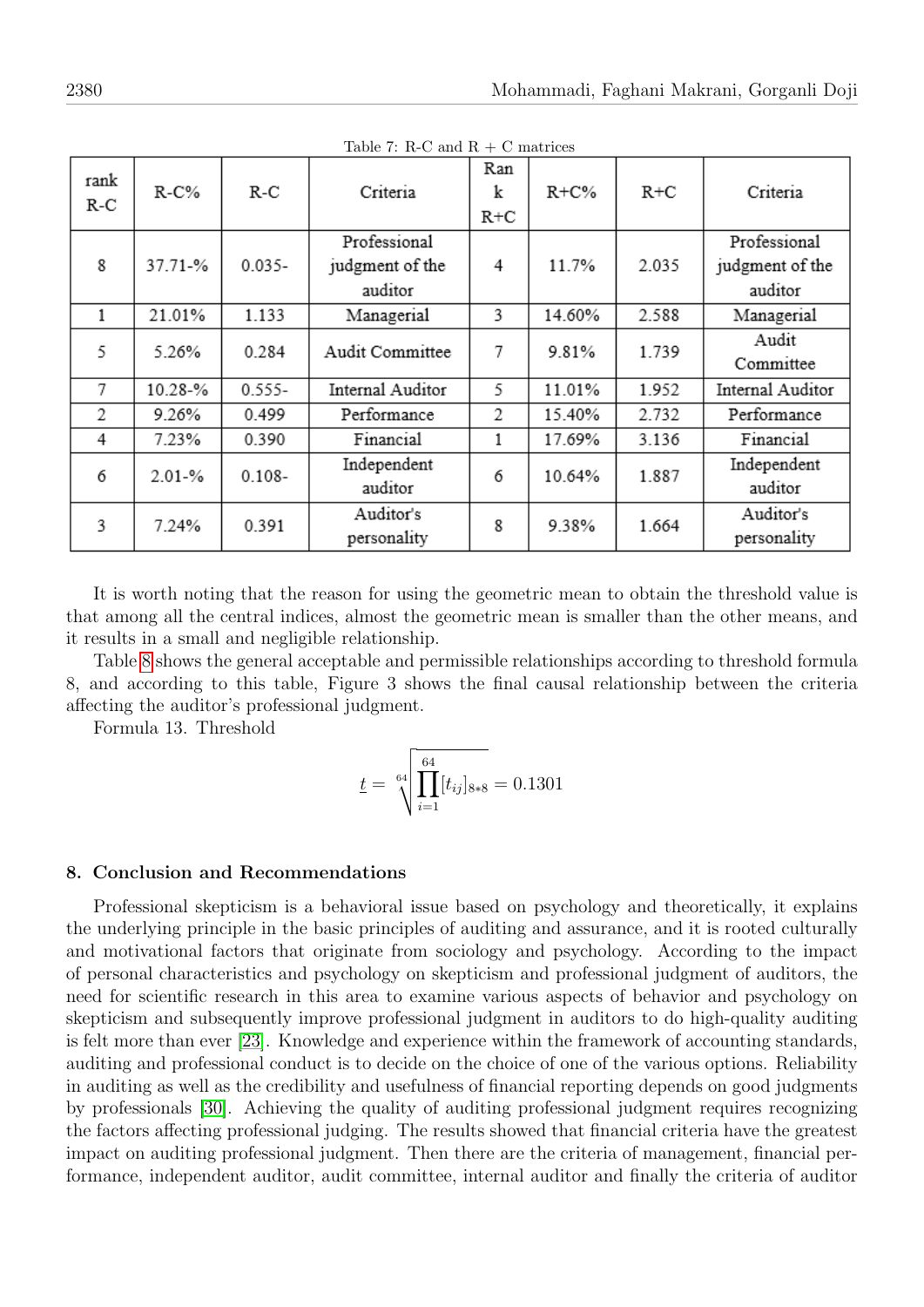<span id="page-14-0"></span>

| Auditor'<br>s<br>personal<br>ity | Indepen<br>dent<br>auditor | Financia | Perform<br>ance | Internal<br>Auditor | Audit<br>Committ<br>ee | Manager<br>ial | Professi<br>onal<br>judgmen<br>t of the<br>auditor | Criteria<br>affecting the<br>professional<br>judgment of the<br>auditor |
|----------------------------------|----------------------------|----------|-----------------|---------------------|------------------------|----------------|----------------------------------------------------|-------------------------------------------------------------------------|
|                                  |                            |          |                 |                     |                        |                |                                                    | Professional<br>judgment of the                                         |
|                                  |                            |          |                 |                     |                        |                |                                                    | auditor                                                                 |
| 0.159                            | 0.202                      | 0.333    | 0.301           | 0.173               | 0.216                  |                | 0.384                                              | Managerial                                                              |
|                                  |                            | 0.158    | 0.136           | 0.243               |                        |                | 0.251                                              | Audit<br>Committee                                                      |
|                                  |                            |          |                 |                     |                        |                | 0.215                                              | Internal Auditor                                                        |
| 0.140                            | 0.261                      | 0.288    |                 | 0.280               |                        |                | 0.359                                              | Performance                                                             |
| 0.151                            | 0.217                      | 0.158    | 0.288           | 0.207               |                        | 0.243          | 0.400                                              | Financial                                                               |
|                                  |                            | 0.141    |                 | 0.142               |                        |                | 0.270                                              | Independent<br>auditor                                                  |
|                                  | 0.152                      | 0.171    | 0.152           | 0.157               |                        |                | 0.155                                              | Auditor's<br>personality                                                |

Table 8: Acceptable relationships greater than the threshold in the total TT effect matrix



Figure 4: Causal diagram between criteria

personality, which has the least effectiveness on the judgment of the audit profession. The results of this study with the research of Malekipour et al. [\[19\]](#page-16-1) stated that the theme of adherence to the principles of professional ethics as the basic theme of professional thinking was selected as the most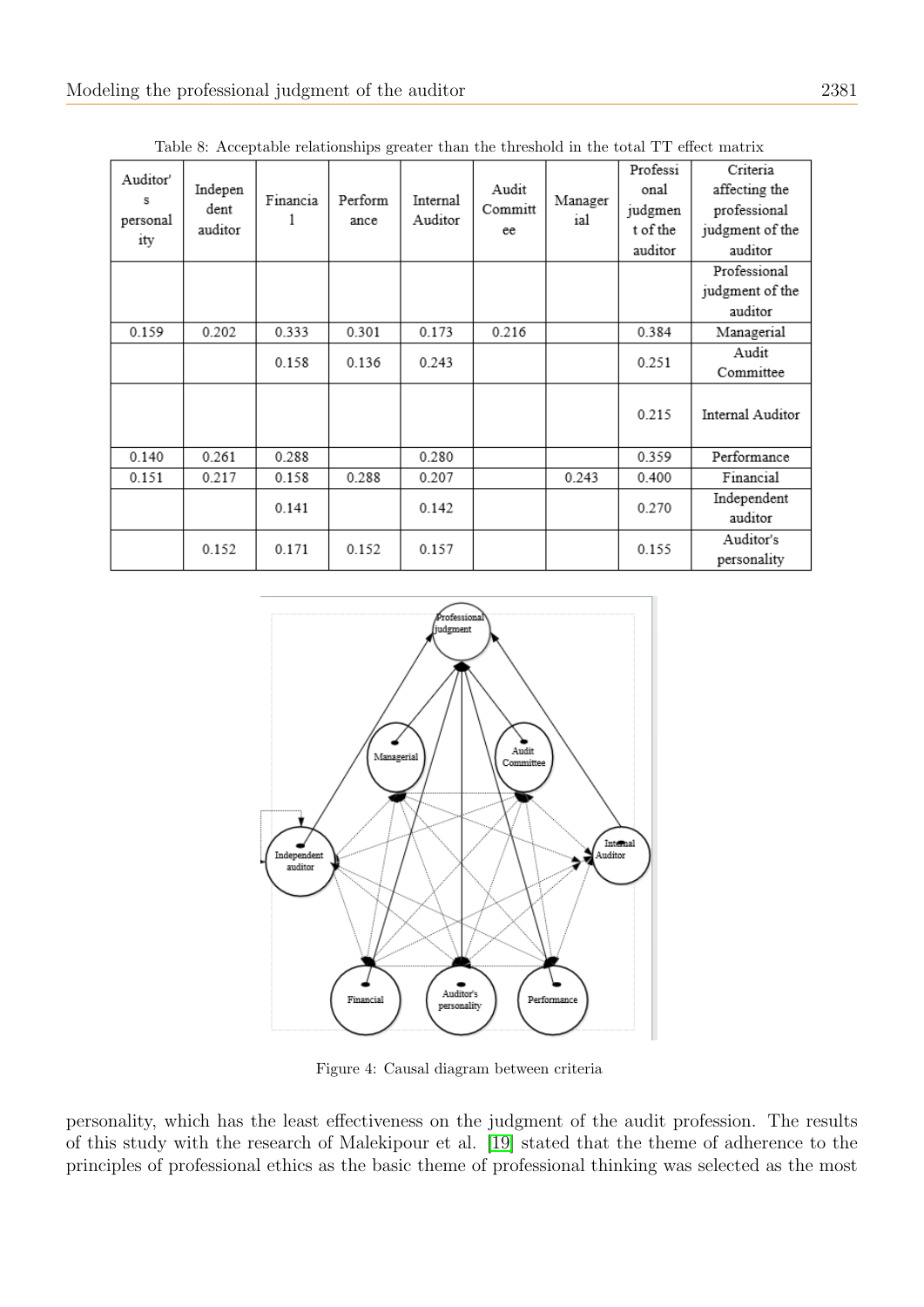effective feature of wise tact. Bakhtiari et al. [\[8\]](#page-16-10) stated that the skills, knowledge of the auditor, the sense of belonging to the profession and decision-making power are related to decision-making and supervisory institutions and the outcome is related to professional judgments. Rohi Shash Ali Begloo [\[23\]](#page-16-11) showed that positivism is intended to reinforce logical and complementary skepticism for the trade-oriented and professional judgment of auditors. Sharifi et al. [\[30\]](#page-17-2) stated that the code of professional conduct and personal characteristics play a mediating role in the relationship between halo effect and audit judgment. Hasas Yegane and Amuzad [\[6\]](#page-16-13) showed that the size of the institution and the auditor's experience are inversely related to the pressures on auditors and have a direct and significant relationship with their professional judgment. Hosseini and Rasouli [\[14\]](#page-16-0) stated that work variables and environmental variables and personality variables in all three areas are integral components of the auditor's judgment. Hirani et al. showed that professionalism affects the professional judgment of the auditor. Findings of Badpa et al. [\[7\]](#page-16-22) showed that there is a negative and significant relationship between employer transformational leadership and objectivity in auditor's judgment and the effect of employer transformative leadership on auditor's judgment is partly taken place through the auditor's familiarity (identification) with the employer. Clements [\[29\]](#page-17-4) examined the effect of gender on moral judgment, perceived moral intensity, and the intention to report a profit management approach, and there was no significant difference between professional judgment between men and women. Kent et al. [\[17\]](#page-16-23) showed that fourteen psychological characteristics including (accountability, reliability, acceptance of changes, expertise, stress management, creativity, etc.) in the entire audit process affect the auditor's judgment. Saadullah, Shahriar M. and Bailey [\[24\]](#page-16-24) showed that conscience and flexibility have a positive and significant effect on the ethical judgment of auditors. Nezami et al. [\[20\]](#page-16-25) in examining the effect of personality traits (conscience and agreement), emotions-thinking and risk-taking on the auditor's judgment showed that auditors have a more professional judgment with the thinking personality type emotionally.

According to the research results, the following suggestions are presented: In terms of practical applications, this study provides views into important factors that influence the professional judgment of auditors. In addition, the management of auditing firms can emphasize the training of its staff, especially for less experienced employees, and improve the professional judgment of auditors in the early stages of their work when faced with the complexities of the task.

Auditing firms are recommended:

Developing internal mechanisms for transferring experience and training staff;

Team and participatory execution in the implementation of audit projects;

Focusing more on stakeholder expectations;

Proper adherence and practical belief in the code of professional conduct;

It is recommended to the Institute of Certified Public Accountants:

Establishment of a continuous education system;

Effort to implement accounting and auditing standards;

Effort to introduce the services of the auditing profession to the community;

Developing a pricing model for independent auditors;

It is recommended to policymakers and the government:

Integrating the supervisory body of auditors;

Adoption of mandatory laws for the establishment of large auditing firms;

Effort to increase the culture of accountability in society;

Emphasizing the services of independent auditors as an oversight body for economic transparency in upstream documents;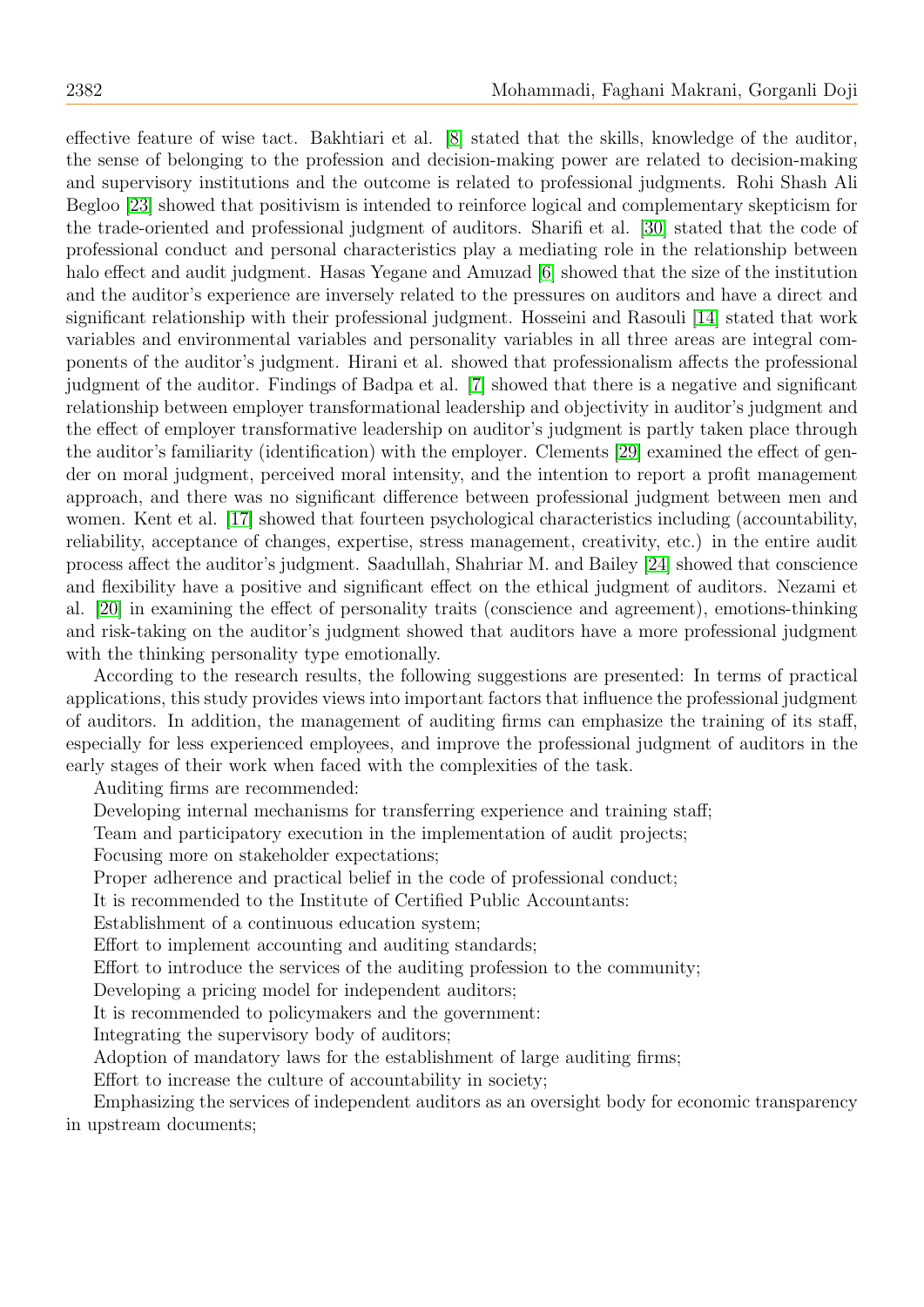#### References

- <span id="page-16-21"></span>[1] H. Abdul Halim, H. Jaafar and Sh. Effendy Janudin, Factors influencing professional judgment of auditors in malaysia, Canad. Center Sci. Educ. 11(11) (2018) 119–127.
- <span id="page-16-18"></span>[2] H. Adli, R. Jusoh, Y. Yahya, A. Abdul Jalil and N.H. Zainal Abidin, Auditor judgment and decision-making in big data environment: a proposed research framework, Account. Res. J. 35(1) (2021).
- <span id="page-16-15"></span>[3] R. Anderson, S. Mansi and D. Reeb, *Board characteristics*, accounting report integrity, and the cost of debt, Journal of Accounting and Economics. 37(3) (2004).
- <span id="page-16-7"></span>[4] Z. Aref Manesh and F. Zare Bidaki, A review of theoretical foundations and studies on the effect of self-efficacy on the performance of auditors' judgment, Fifth National Conf. Econ. Manag. Account. Ahvaz, 2020.
- <span id="page-16-9"></span>[5] R.Y. Asmara, The effects of internal auditors competence and independence on professional judgment: evidence from Indonesia, Int.J. Econ. Perspect. 11(2) (2017) 300–308.
- <span id="page-16-13"></span>[6] H. Badiee, Y. Hasas Yegane, A. Saghafi and J. Babajani, Audit quality test and corporate governance mechanisms, Manag. Account. Audit. Knowledge 8(31) (2019) 261–272.
- <span id="page-16-22"></span>[7] B. Badpa, O. Pourheidari and A. Khodamipour, Investigating the effect of transformational leadership on the employer on auditor's judgment and the mediating role of familiarity with the employer, Account. Adv. 11(1) (2019) 29–67.
- <span id="page-16-10"></span>[8] A. Bakhtiari, R. Hejazi and A. Jarjarzadeh, Identifying the factors affecting the psychological characteristics of auditors in audit judgment, Manag. Account. Audit. Knowledge 10(37) (2021) 143–158.
- <span id="page-16-16"></span>J.R. Cohen and D.M. Hanno, Auditors' Consideration of Corporate Governance and Management Control Philosophy in Preplanning and Planning Judgments, Audit. J. Practice Theory 19(2) (2000) 133–146.
- <span id="page-16-14"></span>[10] F.T. DeZoort and S.E. Salterio, The effects of corporate governance experience and financial reporting and audit knowledge on audit committee members' judgments, Audit. J. Practice Theory 20(2) (2001).
- <span id="page-16-19"></span>[11] A.M. Donnelly, S. Kaplan and J. Vinson, The impact of trait skepticism and ego depletion on auditor judgment, Behav. Res. Account. 33(1) (2021) 107-122.
- <span id="page-16-6"></span>[12] Z. Hajiha, A. Goodarzi and Z. Fattahi, Relationship between the characteristics of auditors' professional skepticism and their judgment and decision-making, Manag. Account. 6(4) (2013) 43–59.
- <span id="page-16-12"></span>[13] Y. Hasas Yeganeh and Sh. Amouzad, Factors affecting the professional (ethical), judgment of auditors and the pressures on them, Empir. Stud. Financ. Account. 17 (67) (2020) 1–26.
- <span id="page-16-0"></span>[14] S.A. Hosseini and N. Rasouli, *Professional judgment in auditing and measurement: concepts, theories, and theo*retical perspectives, Knowledge Manag. Account. Audit. 8(31) (2019) 155–168.
- <span id="page-16-4"></span>[15] R.K. Hurtt, Development of a scale to measure professional skepticism, Audit. J. Practice Theory 29(1) (2010) 149–171.
- <span id="page-16-5"></span>[16] R.K. Hurtt, M. Eining and R.D. Plumlee, An experimental examination of professional skepticism, Working Paper. (2008).
- <span id="page-16-23"></span>[17] P. Kent, L. Munro and T. Gambling, Psychological characteristics contributing to expertise in audit judgment, Int. J. Audit. 10 (2006) 125–141.
- <span id="page-16-2"></span>[18] Sh. Khajavi and T. Salehi, *The impact of job burnout on performance in complex audit tasks*, Quart. J. Value Behav. Account. 4(8) (2019) 243–279.
- <span id="page-16-1"></span>[19] H. Malekipour, M.R. Abdoli and H. Valian, Designing a model of philosophical themes of auditor's wise tact in professional judgment, Manag. Account. 14(48) (2021) 129–154.
- <span id="page-16-25"></span>[20] A. Nezami, O. Pourheidari and M. Pakdaman, Investigating the effect of personality traits (conscience and agreement), emotions-thinking and risk-taking on the auditor's judgment regarding the mediating role of self-efficacy, Knowledge Financ. Account. 7(1) (2020) 1–24.
- <span id="page-16-20"></span>[21] H.K. Qawqzeh, M.M. Bshayreh and A.W. Alharbi, Does ownership structure affect audit quality in countries characterized by a weak legal protection of the shareholders?, J. Financ. Report. Account. 19(5) (2021).
- <span id="page-16-8"></span>[22] L.M. Quadackers, T.L.C.M. Groot and A. Wright, Auditors' skeptical characteristics and their relationship to skeptical judgments and decisions, Working paper (2009). Available at SSRN: https://ssrn.com/abstract=1478105 or http://dx.doi.org/10.2139/ssrn.1478105
- <span id="page-16-11"></span>[23] A. Rohi Shah, R. Hejazi, R. Abdi and Y. Aqdam Mazrae, The effect of positivism on the professional judgment of auditors, Manag. Account. Audit. Knowledge 10(40) (2021) 151–165.
- <span id="page-16-24"></span>[24] Sh. Saadullah, M. Bailey and D. Charles, The big five personality traits" and accountants' ethical intention formation, Res. Prof. Respons. Ethics Account. 18 (2014) 167–191.
- <span id="page-16-17"></span>[25] M. Sadat Ghafari, M. Nouri and Sh. Mohammadi, Investigating the effect of goal orientation, self-efficacy and work complexity on auditors' judgmental performance, Account. Manag. Perspect. 3(24) (2020) 69–82.
- <span id="page-16-3"></span>[26] M. Saeeid Garaghani and A. Naseri, The effect of personality type on the auditor's professional judgment in allocating time budget to the accounts contained in the estimate, Value Behav. Account. 2(3) (2017) 169–184.